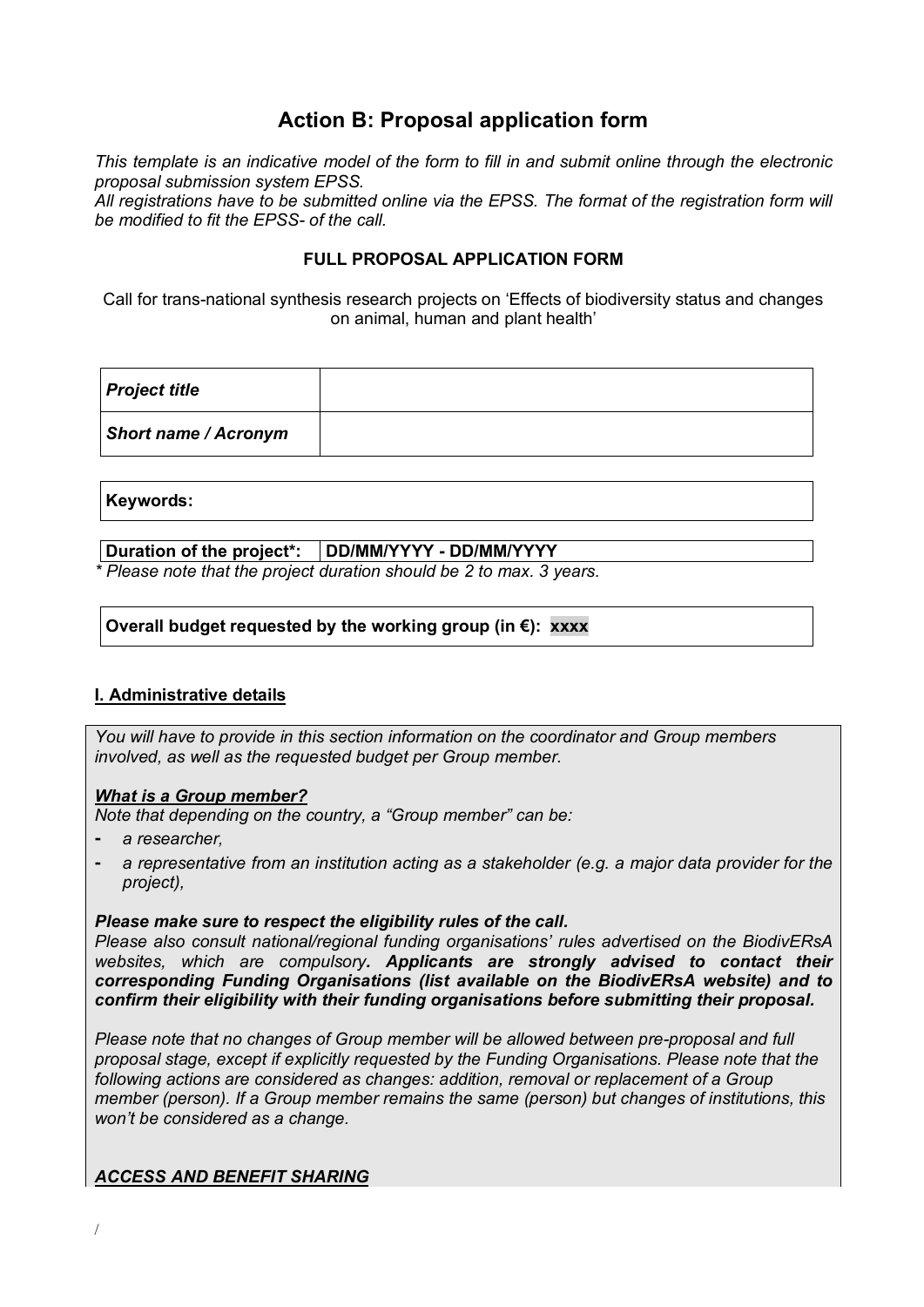*Please note that if you plan to use genetic resources and traditional knowledge associated with genetic resources in your project, you will have to ascertain towards the competent authorities and focal point that these used genetic resources and traditional knowledge associated with genetic resources have been accessed in accordance with applicable access and benefit-sharing legislation or regulatory requirements, and that benefits are fairly and equitably shared upon mutually agreed terms, in accordance with any applicable legislation or regulatory requirements20.*

#### *For funding, there are 3 categories of Group member:*

- *4. Group members from countries (and organisations) eligible for direct funding (designated Partners 1, 2… N)*
- *5. Group members from countries (and organisations) ineligible for direct funding, but subcontracted by a Group member 1, 2…N (designated Group members 1a, 2a… Na) (e.g. Group member 1a is subcontracted by Group member 1)*
- *6. Fully self-financed Group members from any country who bring their own secured budget. (designated Group member A, B)*

|                               | Coordinator - Group member 1 |             |                                                    |       |  |
|-------------------------------|------------------------------|-------------|----------------------------------------------------|-------|--|
| Family name                   |                              |             | First name                                         |       |  |
| Title                         |                              |             | Gender                                             |       |  |
| Phone                         |                              |             | E-mail                                             |       |  |
| Web site                      |                              |             |                                                    |       |  |
| ORCID id.                     |                              |             |                                                    |       |  |
| Research institute / Company  |                              |             |                                                    |       |  |
| Status: Private or public?    |                              |             |                                                    |       |  |
| Division / Department         |                              |             |                                                    |       |  |
| Street name and number        |                              |             |                                                    |       |  |
| PO Box                        |                              | Postal code |                                                    | Cedex |  |
| Town                          |                              |             | Country                                            |       |  |
|                               |                              |             | on permanent position                              |       |  |
| Employment status information |                              |             | on fixed-term position                             |       |  |
|                               |                              |             | If on fixed term position<br>Duration of contract: |       |  |
|                               |                              |             | Funding body:                                      |       |  |

| Group member 1a (Subcontracted) |  |            |  |
|---------------------------------|--|------------|--|
| <b>Family name</b>              |  | First name |  |

 $\overline{a}$ 20 Nagoya Protocol on Access to Genetic Resources and the Fair and Equitable Sharing of Benefits Arising from their Utilization (ABS) to the Convention on Biological Diversity and REGULATION (EU) No 511/2014 OF THE EUROPEAN PARLIAMENT AND OF THE COUNCIL on compliance measures for users from the Nagoya Protocol on Access to Genetic Resources and the Fair and Equitable Sharing of Benefits Arising from their Utilization in the Union and related implementing acts.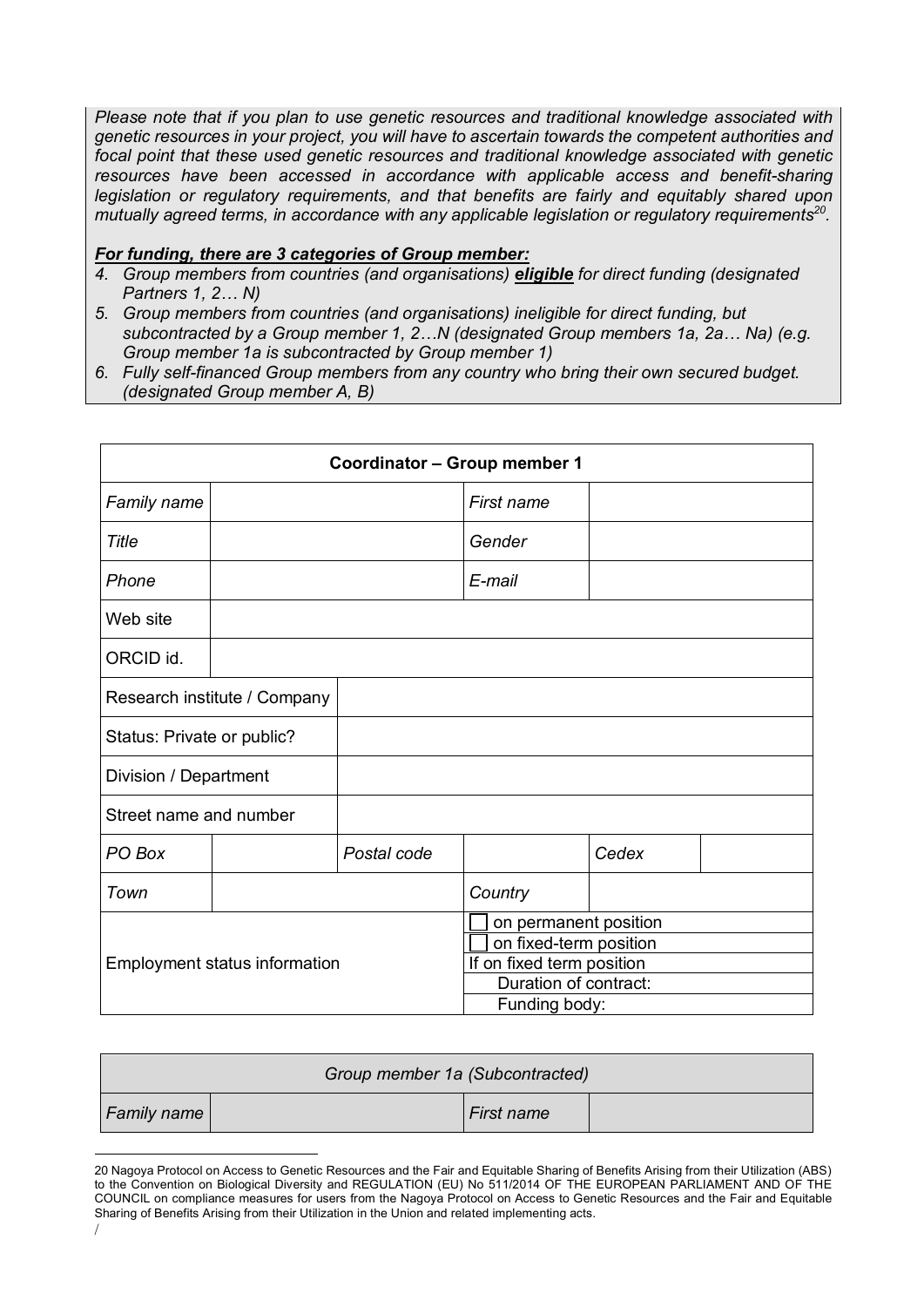| <b>Title</b>               |                              |             | Gender  |       |  |
|----------------------------|------------------------------|-------------|---------|-------|--|
| Phone                      |                              |             | E-mail  |       |  |
| Web site                   |                              |             |         |       |  |
| ORCID Id.                  |                              |             |         |       |  |
|                            | Research institute / Company |             |         |       |  |
| Status: Private or public? |                              |             |         |       |  |
| Division / Department      |                              |             |         |       |  |
| Street name and number     |                              |             |         |       |  |
| PO Box                     |                              | Postal code |         | Cedex |  |
| Town                       |                              |             | Country |       |  |

*Please insert as many copies of the above table as necessary for other Group members 1b, 1c*

|                               | Post doc - Group member $2^{1}$ |                                        |                                                    |       |  |
|-------------------------------|---------------------------------|----------------------------------------|----------------------------------------------------|-------|--|
| Family name                   |                                 |                                        | First name                                         |       |  |
| Title                         |                                 |                                        | Gender                                             |       |  |
| Phone                         |                                 |                                        | E-mail                                             |       |  |
| Web site                      |                                 |                                        |                                                    |       |  |
| ORCID id.                     |                                 |                                        |                                                    |       |  |
| Research institute / Company  |                                 | (should be that of the Group member 1) |                                                    |       |  |
| Status: Private or public?    |                                 |                                        |                                                    |       |  |
| Division / Department         |                                 |                                        |                                                    |       |  |
| Street name and number        |                                 |                                        |                                                    |       |  |
| PO Box                        |                                 | Postal code                            |                                                    | Cedex |  |
| Town                          |                                 |                                        | Country                                            |       |  |
|                               |                                 |                                        | on permanent position                              |       |  |
|                               |                                 |                                        | on fixed-term position                             |       |  |
| Employment status information |                                 |                                        | If on fixed term position<br>Duration of contract: |       |  |
|                               |                                 |                                        |                                                    |       |  |
|                               |                                 |                                        | Funding body:                                      |       |  |

 $1)$  All proposals have to include funding demand for at least one post-doc (2-year long position). The post-doc should be attached to the organisation of the Coordinator.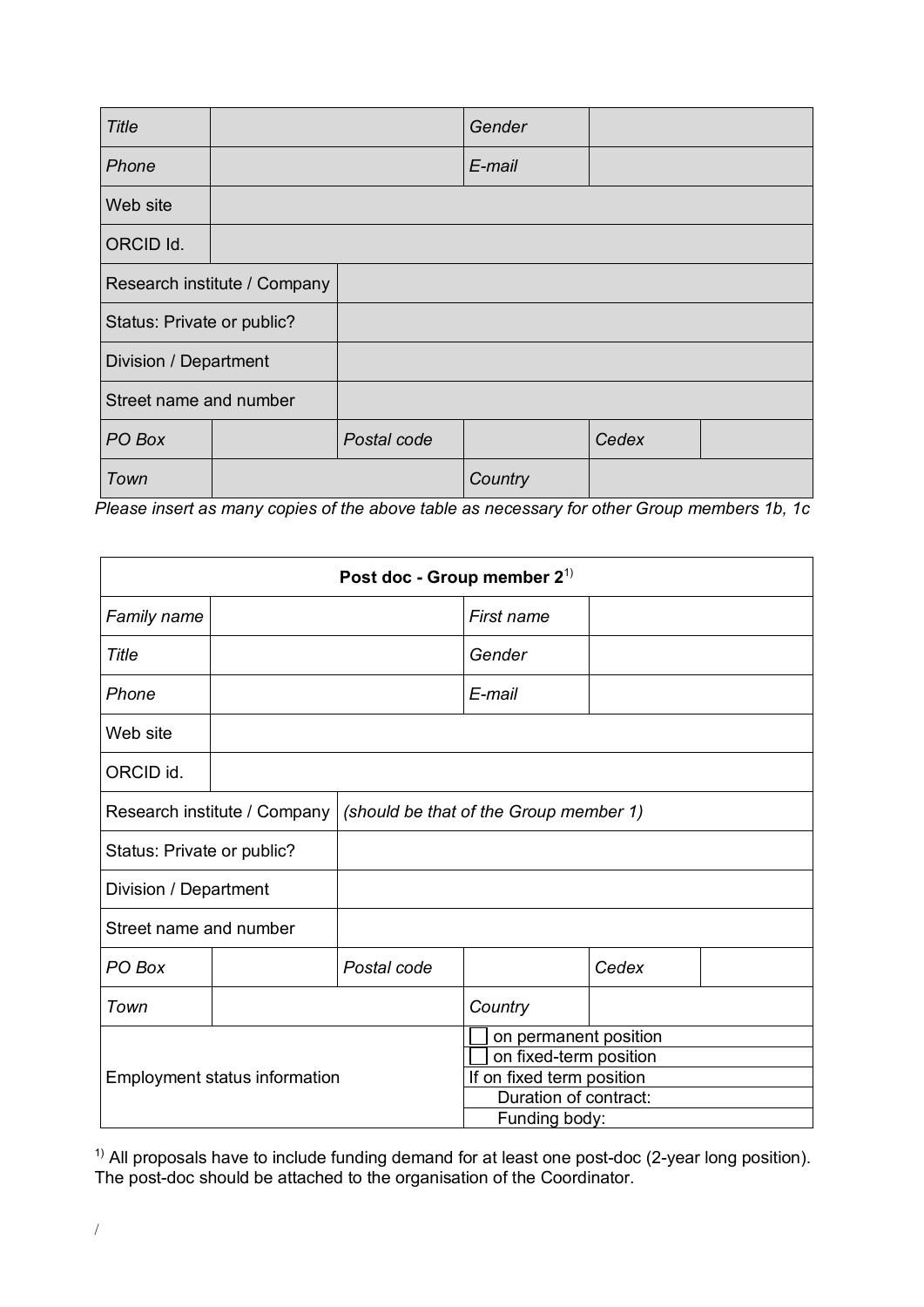NB: it is possible, if relevant and allowed by the Funding Organisations' rules, to include funding demand for another post-doc. Post doc always have to be attached to another Group member.

| Group member 3               |                                      |                        |                                                    |       |  |
|------------------------------|--------------------------------------|------------------------|----------------------------------------------------|-------|--|
| Family name                  |                                      |                        | First name                                         |       |  |
| Title                        |                                      |                        | Gender                                             |       |  |
| Phone                        |                                      |                        | E-mail                                             |       |  |
| Web site                     |                                      |                        |                                                    |       |  |
| ORCID id.                    |                                      |                        |                                                    |       |  |
| Research institute / Company |                                      |                        |                                                    |       |  |
| Status: Private or public?   |                                      |                        |                                                    |       |  |
| Division / Department        |                                      |                        |                                                    |       |  |
| Street name and number       |                                      |                        |                                                    |       |  |
| PO Box                       |                                      | Postal code            |                                                    | Cedex |  |
| Town                         |                                      |                        | Country                                            |       |  |
|                              |                                      |                        | on permanent position                              |       |  |
|                              |                                      | on fixed-term position |                                                    |       |  |
|                              | <b>Employment status information</b> |                        | If on fixed term position<br>Duration of contract: |       |  |
|                              |                                      |                        | Funding body:                                      |       |  |

| Group member 4             |                              |  |            |  |
|----------------------------|------------------------------|--|------------|--|
| Family name                |                              |  | First name |  |
| <b>Title</b>               |                              |  | Gender     |  |
| Phone                      |                              |  | E-mail     |  |
| Web site                   |                              |  |            |  |
| ORCID id.                  |                              |  |            |  |
|                            | Research institute / Company |  |            |  |
| Status: Private or public? |                              |  |            |  |
| Division / Department      |                              |  |            |  |
| Street name and number     |                              |  |            |  |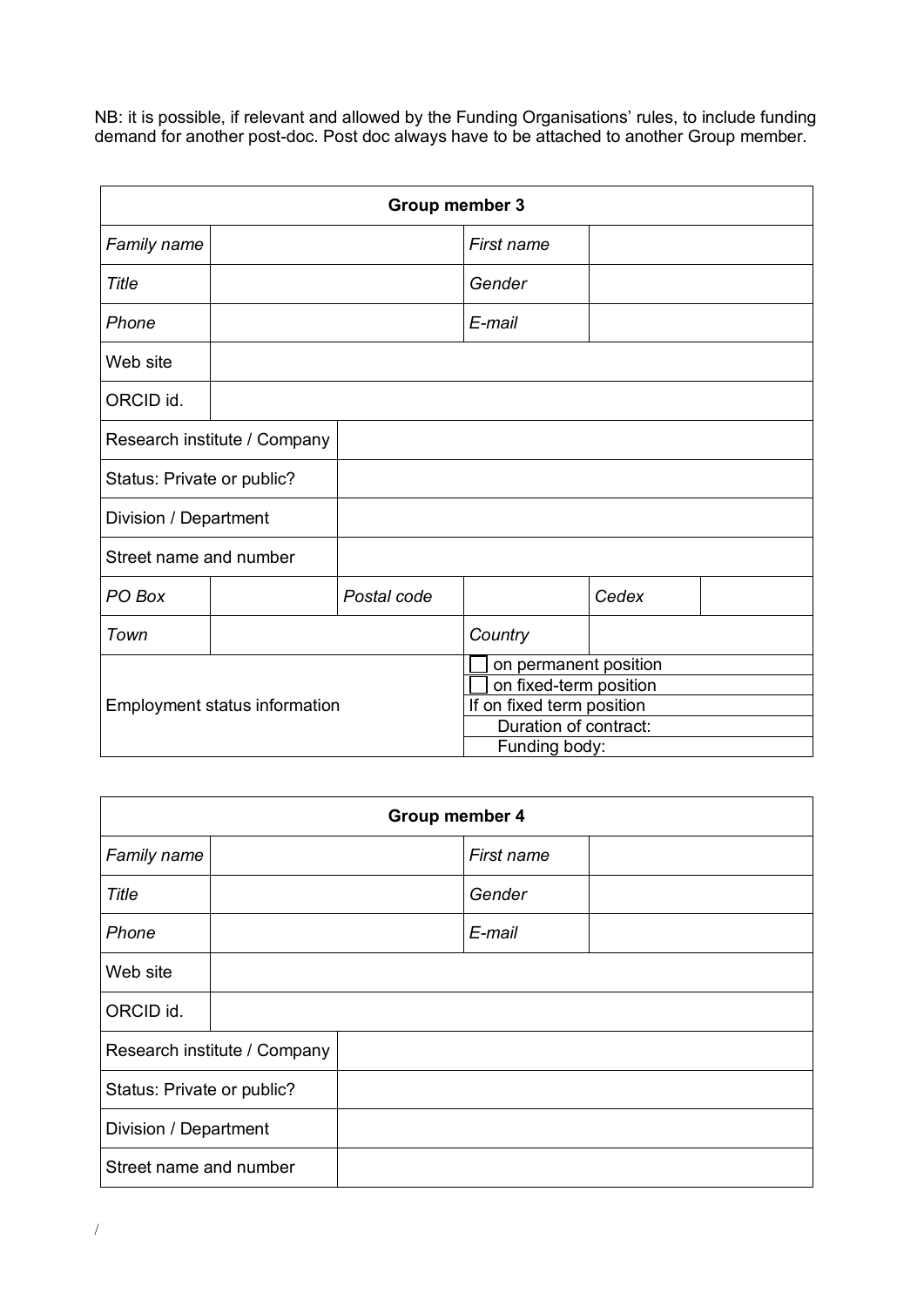| PO Box                               |  | Postal code               |                       | Cedex                  |  |  |
|--------------------------------------|--|---------------------------|-----------------------|------------------------|--|--|
| Town                                 |  |                           | Country               |                        |  |  |
|                                      |  |                           | on permanent position |                        |  |  |
|                                      |  |                           |                       | on fixed-term position |  |  |
| <b>Employment status information</b> |  | If on fixed term position |                       |                        |  |  |
|                                      |  | Duration of contract:     |                       |                        |  |  |
|                                      |  | Funding body:             |                       |                        |  |  |

| Group member 5                |                              |                           |                        |       |  |
|-------------------------------|------------------------------|---------------------------|------------------------|-------|--|
| Family name                   |                              |                           | First name             |       |  |
| Title                         |                              |                           | Gender                 |       |  |
| Phone                         |                              |                           | E-mail                 |       |  |
| Web site                      |                              |                           |                        |       |  |
| ORCID id.                     |                              |                           |                        |       |  |
|                               | Research institute / Company |                           |                        |       |  |
| Status: Private or public?    |                              |                           |                        |       |  |
| Division / Department         |                              |                           |                        |       |  |
| Street name and number        |                              |                           |                        |       |  |
| PO Box                        |                              | Postal code               |                        | Cedex |  |
| Town                          |                              |                           | Country                |       |  |
|                               |                              |                           | on permanent position  |       |  |
|                               |                              |                           | on fixed-term position |       |  |
| Employment status information |                              | If on fixed term position |                        |       |  |
|                               |                              |                           | Duration of contract:  |       |  |
|                               |                              |                           | Funding body:          |       |  |

*Please insert as many copies of the above table as necessary for other applicants*

| <b>Self-financed Group member A</b> |                   |  |  |
|-------------------------------------|-------------------|--|--|
| <b>Family name</b>                  | <b>First name</b> |  |  |
| <b>Title</b>                        | Gender            |  |  |
| Phone                               | E-mail            |  |  |
| <b>Web site</b>                     |                   |  |  |
| <b>ORCID Id.</b>                    |                   |  |  |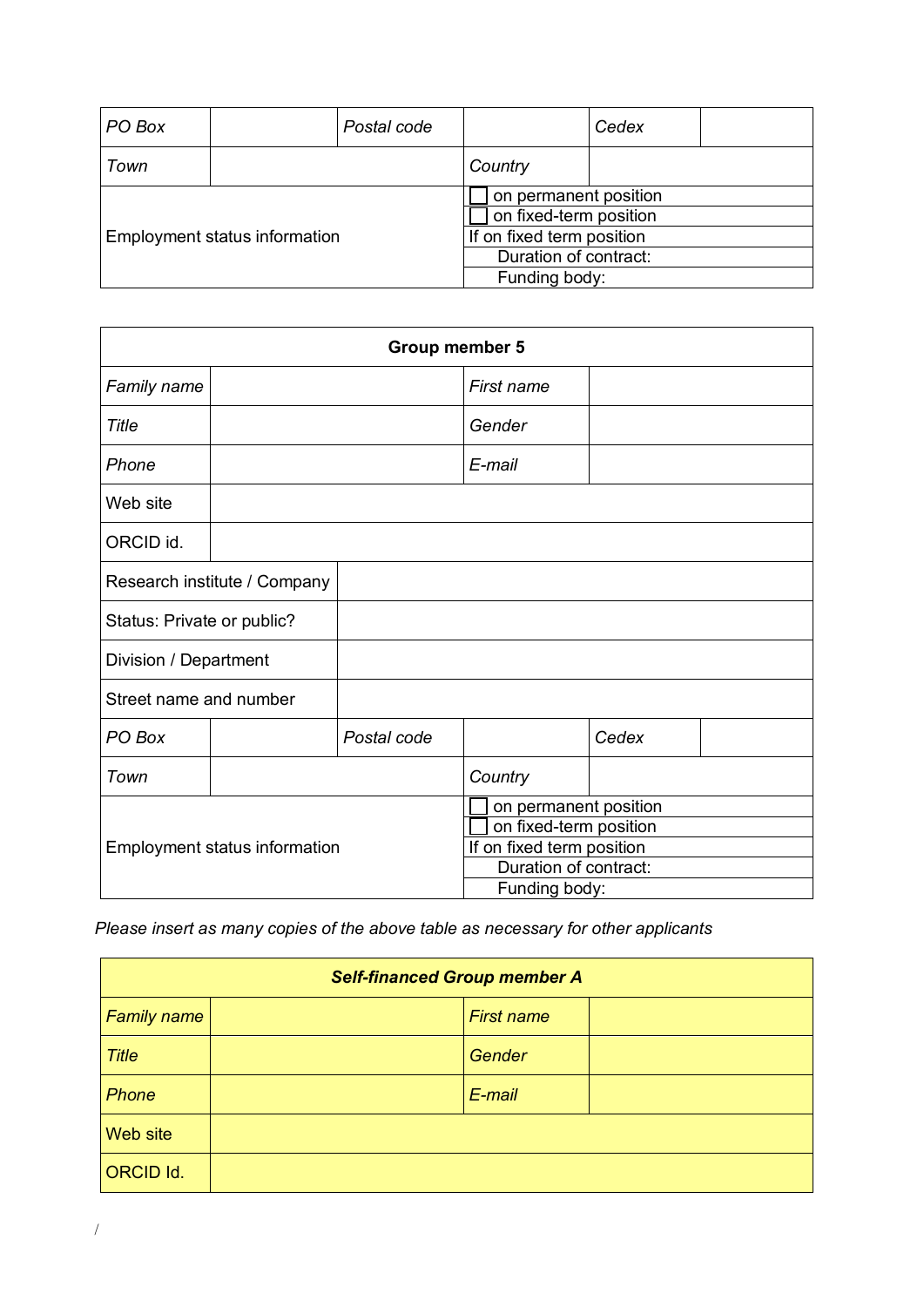|                            | Research institute / Company |             |         |       |  |
|----------------------------|------------------------------|-------------|---------|-------|--|
| Status: Private or public? |                              |             |         |       |  |
| Division / Department      |                              |             |         |       |  |
| Street name and number     |                              |             |         |       |  |
| PO Box                     |                              | Postal code |         | Cedex |  |
| <b>Town</b>                |                              |             | Country |       |  |

## **I.B: Time to be dedicated to the project per Group member**

*In the following table, please specify the names and countries of each Group member.* 

| <b>Group members</b>       | Time to be dedicated to the project<br>(Nb of person month) |
|----------------------------|-------------------------------------------------------------|
| Group member 1:            |                                                             |
| Coordinator                |                                                             |
| Name                       |                                                             |
| Country                    |                                                             |
| Group member 1a            |                                                             |
| Name                       |                                                             |
| Country                    |                                                             |
|                            |                                                             |
| Group member 2: Post doc   |                                                             |
| Name                       |                                                             |
| Country                    |                                                             |
| Group member 2a            |                                                             |
| Name                       |                                                             |
| Country                    |                                                             |
| <b>Group member 3</b>      |                                                             |
| Name                       |                                                             |
| Country                    |                                                             |
| Group member 4             |                                                             |
| Name                       |                                                             |
| Country                    |                                                             |
| <b>Group member 5</b>      |                                                             |
| Name                       |                                                             |
| Country                    |                                                             |
|                            |                                                             |
| <b>Self-financed Group</b> |                                                             |
| member organisation A      |                                                             |
| <b>Name</b>                |                                                             |
| Country                    |                                                             |

## **I.C: Declaration of parallel submissions of this proposal (whole or parts) to other funding programmes or to the same programme**

*Provide details of any proposal related to this one, which you or another project Group member have submitted to other funding opportunities, including title, funding source, extent of overlap or complementarity, and expected decision date.* 

**! Duplication of funding is not allowed for the same (whole or part) research project !**

## **II. Project Summary**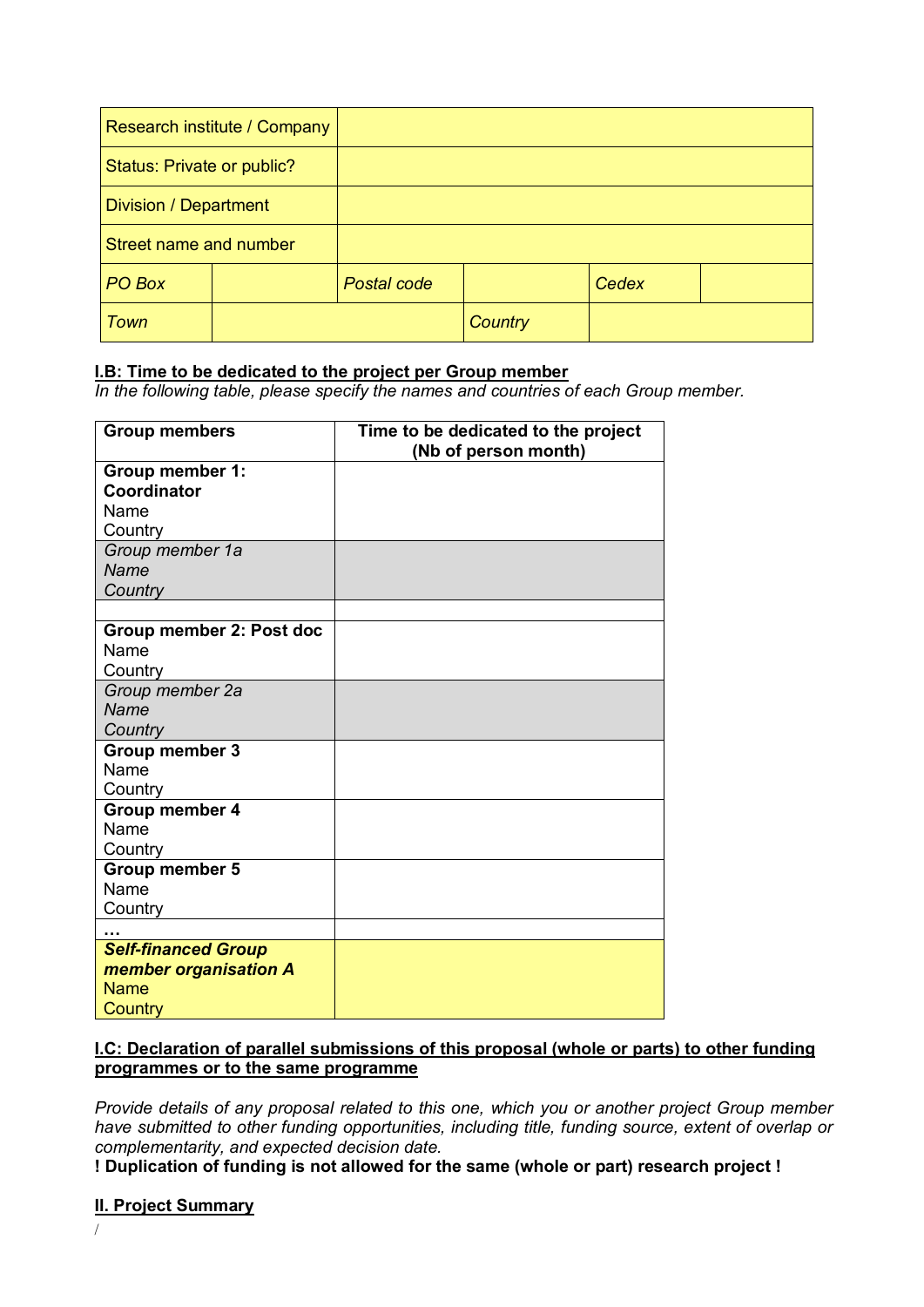#### *(Max. 1 page, Arial font, 11pts, single spaced)*

*Please provide a concise and comprehensive summary covering the main objectives, activities (synthesis activities should be clearly presented), and expected contributions of the proposed research)*

## **III. Theme(s) and environment(s) targeted, scientific discipline(s) involved and area(s) covered in the project**

*Please indicate which themes in the call your proposal relates to and the type of environment(s) that are studied in your project (please tick the yes/no box. If more than one theme / type of ecosystem is addressed in your project, please use the percentage box), and list the socioeconomic sectors, the scientific disciplines involved and the study areas/countries covered by the project.*

*Important note: projects addressing Theme 1 should also address Theme 2 and/or Theme 3. This should be also taken into account by projects relevant for Theme 4.*

| Themes in the joint BiodivERsA call                                |  | $\%$ | NC |
|--------------------------------------------------------------------|--|------|----|
|                                                                    |  |      |    |
| T1: Relationship between biological diversity and animal, human    |  |      |    |
| and/or plant health: effects and underlying mechanisms             |  |      |    |
| T2: Understanding and predicting the integrated effects of global  |  |      |    |
| change factors on biodiversity-related health issues               |  |      |    |
| T3: Valuing/qualifying biodiversity benefits to animal, human and  |  |      |    |
| plant health, and promoting health-friendly biodiversity status as |  |      |    |
| well as biodiversity-based health status                           |  |      |    |
| T4: Focus on biodiversity-health relations in European overseas    |  |      |    |

| Environment(s) studied if relevant | YES | % | <b>NO</b> |
|------------------------------------|-----|---|-----------|
| 1. Terrestrial                     |     |   |           |
| 2. Inland water                    |     |   |           |
| 3. Coastal                         |     |   |           |
| 4. Marine                          |     |   |           |
| 5. Other:  [to be specified]       |     |   |           |

| <b>Scientific disciplines involved</b> |  |
|----------------------------------------|--|
| To be chosen from a standardised list  |  |
|                                        |  |

**Study areas/countries covered by the project** *(please do not indicate here the nationality of the members of the working group, but the areas and biogeographical areas considered in your proposals (research scope, studied sites, etc.)*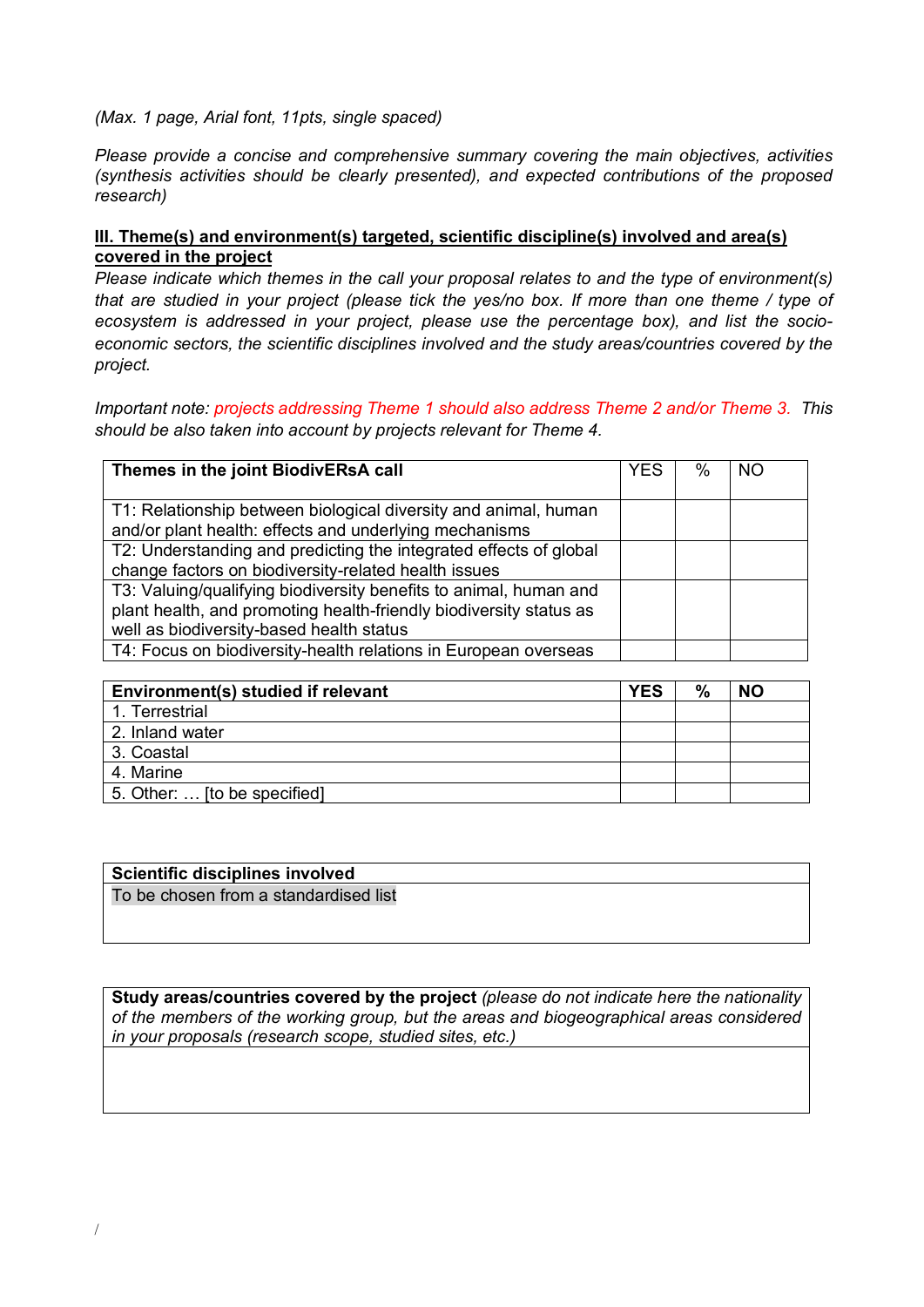**Work packages (WP) -** *Title only, detailed descriptions should be included in the project description section*

| No.<br>of<br>WP | Responsible<br>Group member | Title |
|-----------------|-----------------------------|-------|
|                 |                             |       |
| Ω               |                             |       |
| 3               |                             |       |
| N               |                             |       |

*(Use as many lines as needed)* 

| Estimated working time (in person/month) per work package |                 |                       |                                   |                      |                      |                      |                      |                                           |
|-----------------------------------------------------------|-----------------|-----------------------|-----------------------------------|----------------------|----------------------|----------------------|----------------------|-------------------------------------------|
| No. of<br><b>WP</b>                                       | Group<br>member | Group<br>member<br>1a | Group<br>member<br>$\overline{2}$ | Group<br>member<br>3 | Group<br>member<br>4 | Group<br>member<br>5 | Group<br>member<br>N | Self-<br>financed<br>Group<br>member<br>A |
|                                                           |                 |                       |                                   |                      |                      |                      |                      |                                           |
| 2                                                         |                 |                       |                                   |                      |                      |                      |                      |                                           |
| 3                                                         |                 |                       |                                   |                      |                      |                      |                      |                                           |
| Ν                                                         |                 |                       |                                   |                      |                      |                      |                      |                                           |

*(Expand this table [rows, columns] as required)*

*This estimation should include the estimated total working time of all the Group members for the project (financed, subcontracted and self-funded, including the post doc.).* 

| <b>Deliverables</b> |       |                                     |
|---------------------|-------|-------------------------------------|
| No.                 | Title | $ $ Delivery date $ $ <sup>1)</sup> |
|                     |       |                                     |
| $\overline{2}$      |       |                                     |
| 3                   |       |                                     |
| 4                   |       |                                     |
| 5                   |       |                                     |
| N                   |       |                                     |

*(Use as many lines as needed)*

*1) Indicate month number from the start of the project, e.g. month 12, month 24…*

| <b>Milestones</b> |       |          |
|-------------------|-------|----------|
| No.               | Title | Date $1$ |
|                   |       |          |
| σ                 |       |          |
| 3                 |       |          |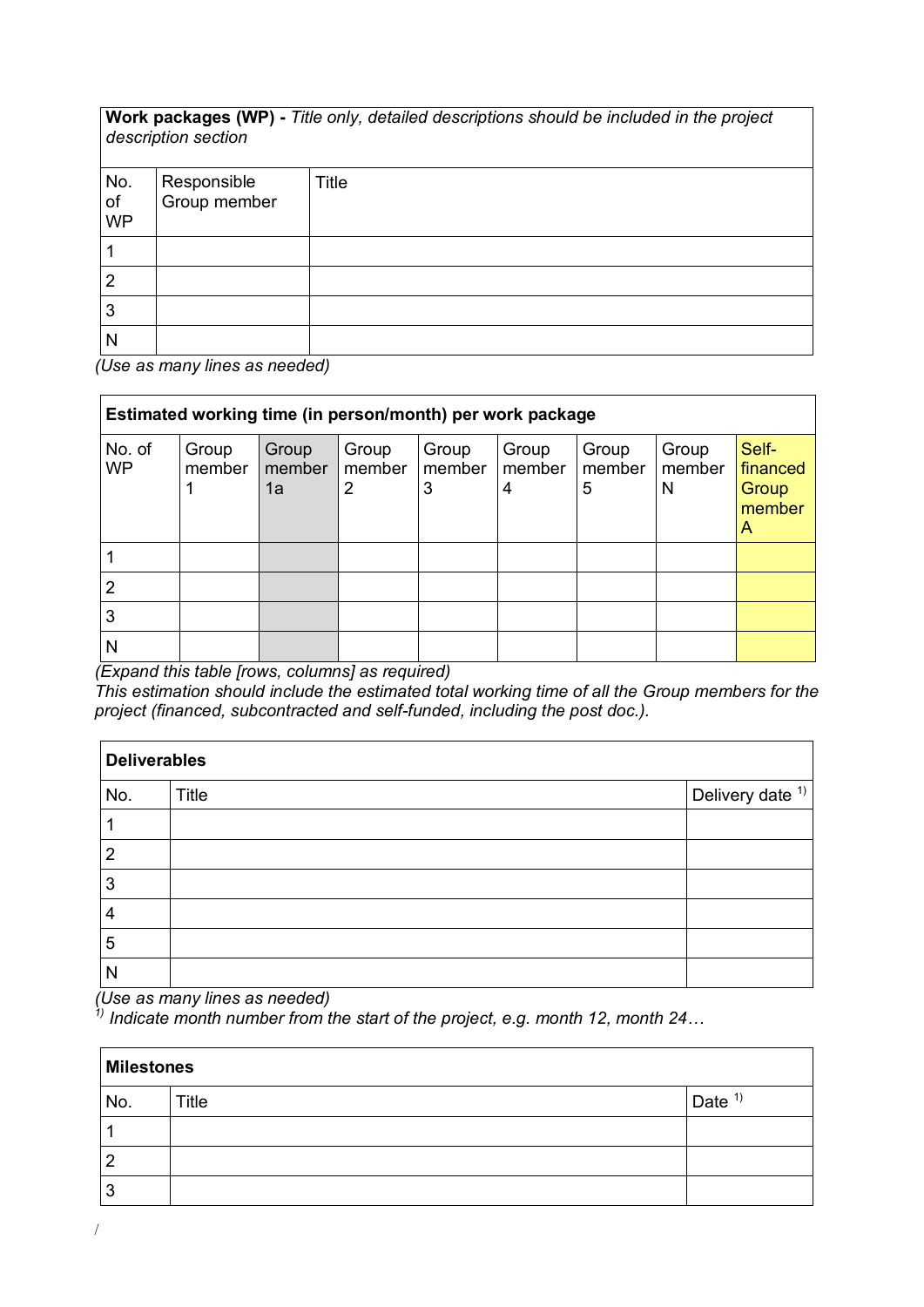*(Use as many lines as needed)*

*1) Indicate month number from the start of the project, e.g. month 12, month 24…*

| Duration of the project:                                                    | DD/MM/YYYY - DD/MM/YYYY |
|-----------------------------------------------------------------------------|-------------------------|
| Proposed data release date                                                  | DD/MM/YYYY              |
| Date you expect to submit data set(s) to<br>synthesis centres (if relevant) |                         |

# **IV. Description of the project**

*The project description should be written in English. The body of the proposal should be written with a maximum of 3500 words in total and follow the format below:*

## **1. Context and objectives, including state of the art and theoretical context:**

*Please describe the problem statement of what is to be done, why it is important, and working hypotheses. Explain briefly and precisely the state of the art in the field (i.e. research statement and justification) and its direct relationship to the proposed working group*

## **2. Aims and scope of the working group**

*Please describe in particular how the working group will foster theoretical and synthetic thinking and hence contribute to advancing the field of biodiversity research. What kind of synergies do you expect from bringing together researchers of different backgrounds, disciplines, or scientific expertise (possibly also stakeholders), and which disciplines and target groups does your working group integrate? What is the synthetic aspect in your project?*

## **3. Transnational added value of the project and working group**

*Demonstrate how the project will increase synergies between group members across different countries and how European collaboration adds a particular value to the project.* 

## **4. Proposed activities and work plan:**

- *Please give a precise and comprehensible account of the steps planned (i) before, (ii) during and (iii) after the meetings.*
- Give a timetable of the meetings planned during your project. Please note however that if you *are selected for funding; the exact dates of meetings will be defined in interaction with the synthesis centres that will host your project.*
- *Aside from the timetable of activities, provide a description of the methods and quantitative tools (theoretical frameworks, models, algorithms etc.) that you plan to use. What methods/tools are already available? What methods/tools need to be developed? Why are these methods/tools appropriate?*

## **5. Data management plan (for projects involving data compilation and analyses)**

/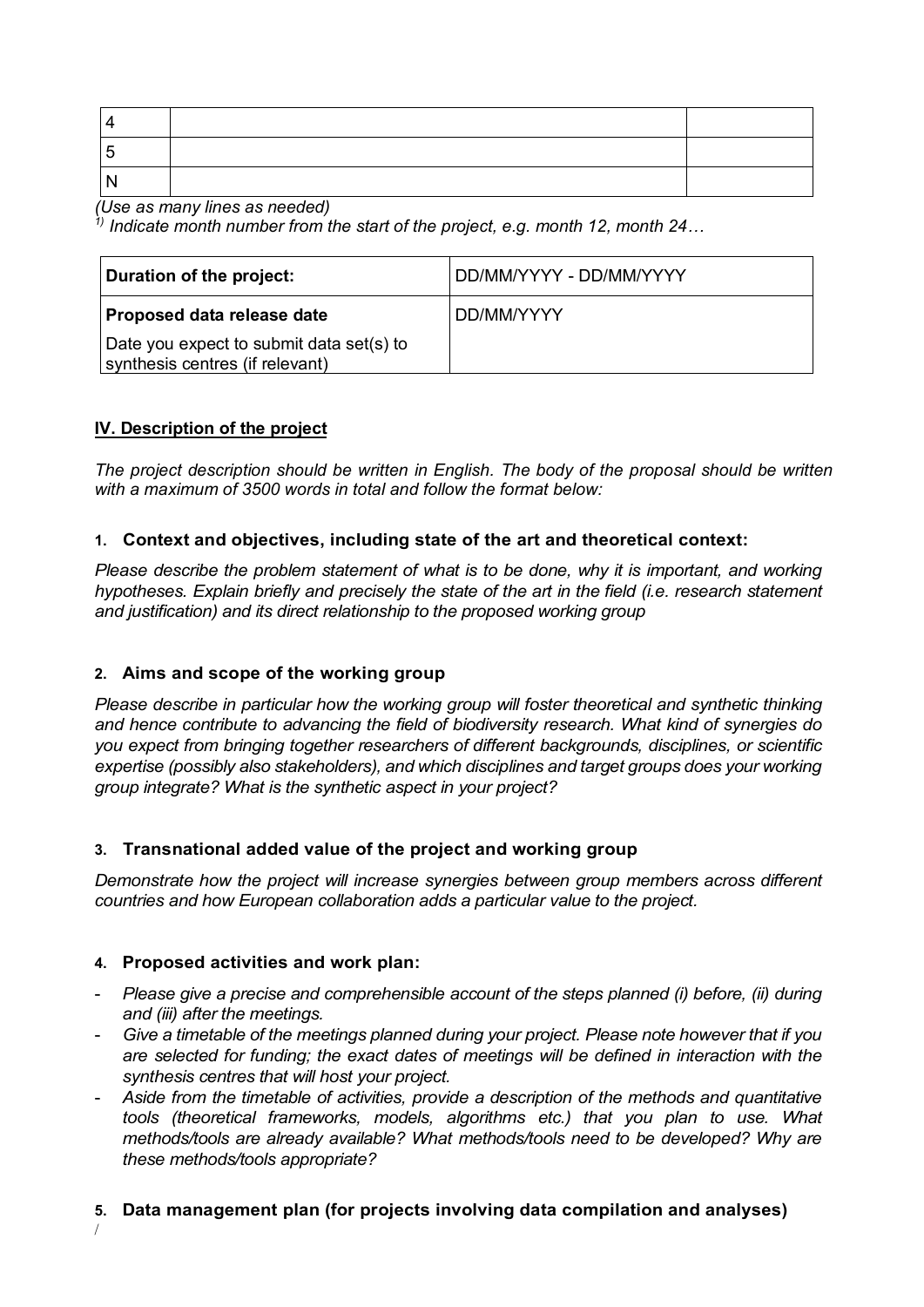*If data and/or data integration are crucial to achieving your project goals, please provide information about:* 

- *(i) which dataset(s) the project relies upon? For each dataset, please provide: Name, owner (indicate whether (s)he is a working group participant), access rights, format (e.g. excel, csv, txt), type (qualitative, quantitative), and size. If data(bases) will be used, the sources of the data and their availability need to be indicated (as a proof of the latter, documents can be added as an appendix to the proposal).*
- *(ii) how much time you estimate will be required for data integration prior to the meeting(s), at the meeting(s) or after*
- (iii) *Policy for further access and use of data after the end of the project;*
- (iv) *Storage and management solutions;*
- *(v) Who will be involved in and responsible for the implementation of the data management plan*

*Please note that you will have to fill in and attach as an annex to your proposal the model data management plan of Annex B-7.* 

## **6. Anticipated academic results and outcomes**

## **7. Societal and policy relevance of the synthesis research; and expected outcomes for non-academic stakeholders**

## **8. Dissemination plan, including knowledge transfer plan**

- *Detail what you plan to do with regard to the exploitation of results, knowledge transfer to practitioners, policy and decision makers and how you plan to communicate your results.*
- *Working groups are encouraged to include training and dissemination activities through national/European and international initiatives and participation in lectures and/or training, as part of their projects. Allowance for this should be made in the budget proposal.*

#### **9. Description of the management of the working group**

- Describe how the overall coordination, monitoring and control of the project will be *implemented. Outline the management processes foreseen in the project and clearly indicate the distribution of tasks among the consortium members. It is recommended that milestones be presented in a detailed diagram (e.g. PERT or Gantt charts) providing the time schedule of the tasks and marking their interrelationships; add when decisions on further approaches will have*  to be made; indicate a critical path marking those events which directly influence the overall *time schedule in case of delays. Explain how information flow and communication will be managed and enhanced within the project.*
- *Detail the support planned for the management of the post doc and the role of the post doc*
- *Risk management: Indicate where there are risks of not achieving the objectives and describe potential solutions, if appropriate.*

#### **ADDITIONAL INFORMATION** *(NOT INCLUDED IN THE 3500 WORD LIMIT)*

## **10. Literature cited**

/

**11. List of synthesis services needed**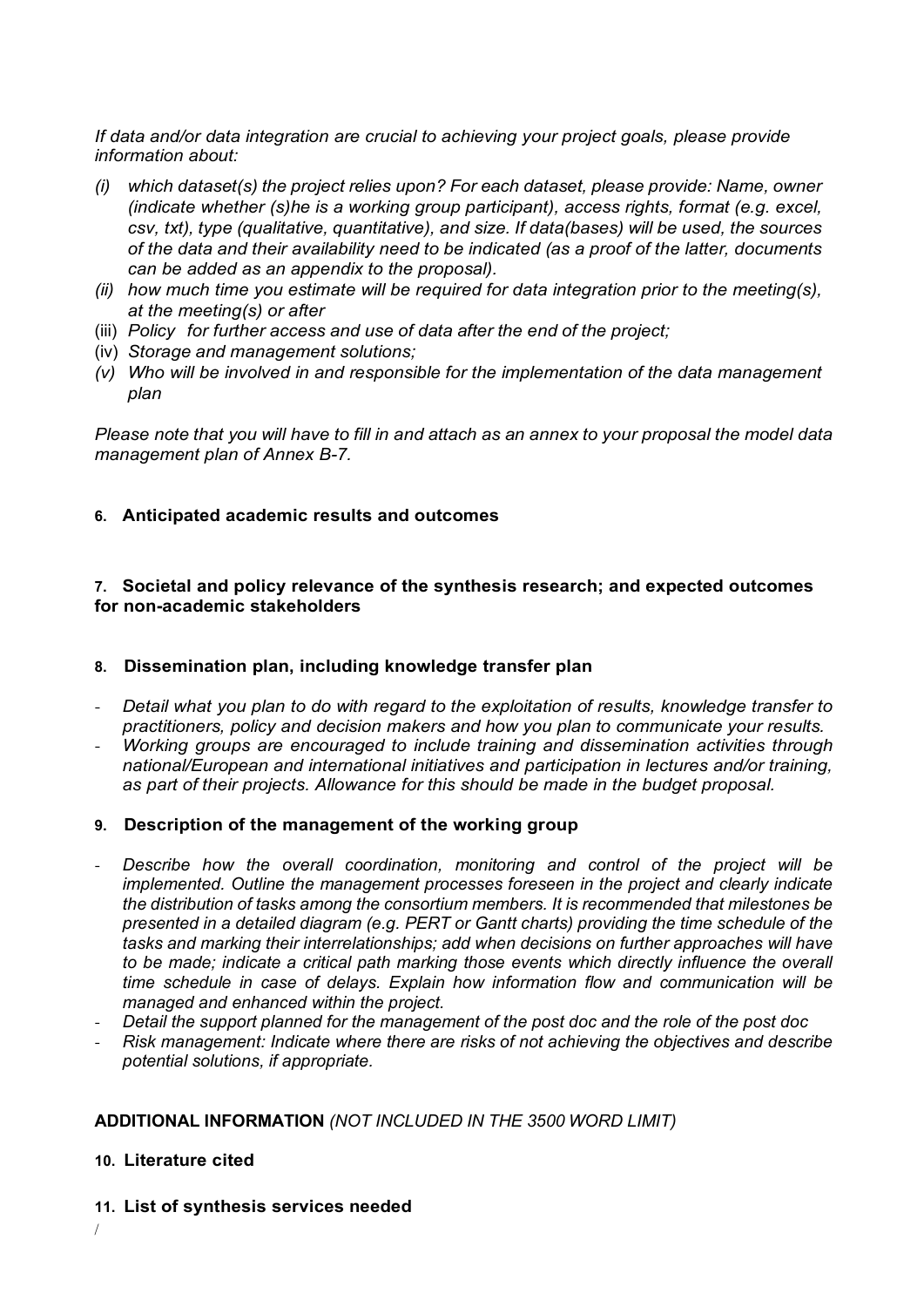[Select from the predefined list – see Annex B-4]

*Indicate the list of synthesis services needed (from the predefined list) and explain why*

# **V. CVs**

*Use the CV template below (maximum one page for each Group member)*

| Participation status: < PI, postdoc or participant>                                                                                               |
|---------------------------------------------------------------------------------------------------------------------------------------------------|
| Name:                                                                                                                                             |
| <b>Nationality:</b>                                                                                                                               |
| Institution, City, Country:                                                                                                                       |
| E-mail:                                                                                                                                           |
| URL:                                                                                                                                              |
| Professional status: <professor, assistant="" associate="" professor,="" scientist,<br="" senior="">Post-Doc, PhD-student, other&gt;</professor,> |
| <b>Education</b>                                                                                                                                  |
| <year education="" of="" type=""></year>                                                                                                          |
| <year education="" of="" type=""></year>                                                                                                          |
|                                                                                                                                                   |
| <b>Academic Positions</b>                                                                                                                         |
| <year position=""></year>                                                                                                                         |
| <year position=""></year>                                                                                                                         |
|                                                                                                                                                   |
| General expertise and its relevance for the project                                                                                               |
|                                                                                                                                                   |
|                                                                                                                                                   |
| Five most important publications relevant to the proposal                                                                                         |
| $<$ >                                                                                                                                             |
| $<_{}>$                                                                                                                                           |
| <>                                                                                                                                                |
| $\langle \cdot \rangle$                                                                                                                           |
| $<$ >                                                                                                                                             |

## **VI. Budget**

## **Budget instructions**

## **FUNDING RULES:**

## **Please note that each Group member will be funded by his own national/regional funding organisation.**

Please make sure to comply with the funding organisations' rules (e.g. subcontracts, overheads, inclusion of VAT…). *The compliance with national/regional eligibility rules is mandatory. National/regional funding organisations' rules are advertised on the BiodivERsA website, together with the list of the Funding organisation Contact Points (FCPs), which should be contacted for further help on national/regional eligibility rules.*

# **MANDATORY COSTS:**